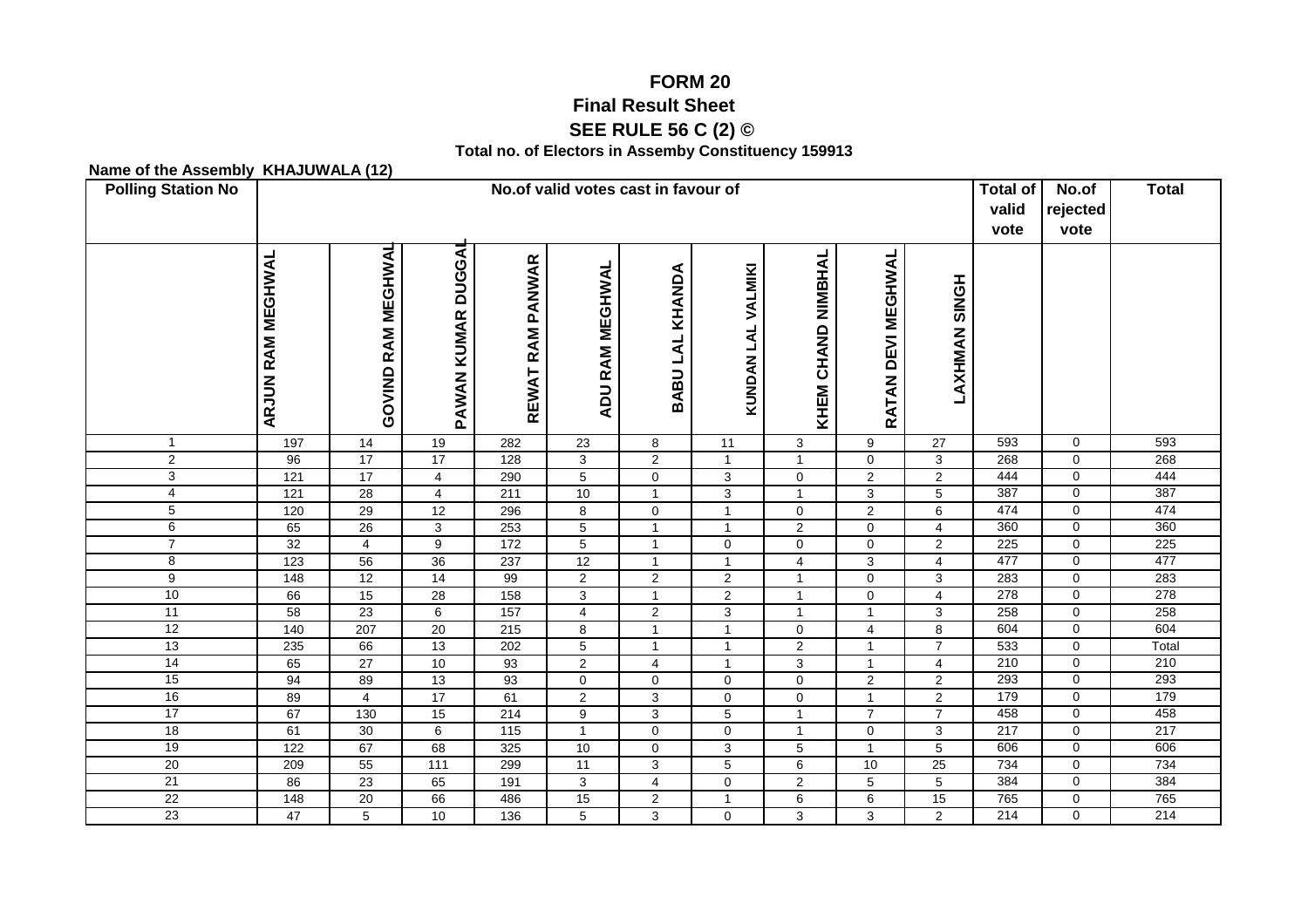| 24 | 101               | 27                | 16              | 118              | $\overline{4}$ | 34               | $\mathbf{1}$            | $\mathbf{1}$            | 2               | $\mathbf{1}$    | 305              | $\mathbf 0$         | 305              |
|----|-------------------|-------------------|-----------------|------------------|----------------|------------------|-------------------------|-------------------------|-----------------|-----------------|------------------|---------------------|------------------|
| 25 | 228               | 96                | 55              | $\frac{175}{2}$  | 5              | $\mathbf{1}$     | $\mathbf 0$             | $\mathbf{1}$            | 6               | 3               | 570              | $\mathbf 0$         | 570              |
| 26 | 29                | 82                | 13              | 62               | $\overline{c}$ | $\pmb{0}$        | $\mathbf 0$             | $\mathbf{1}$            | 3               | $\mathbf 0$     | 192              | 0                   | 192              |
| 27 | 290               | 91                | 79              | 333              | 9              | 5                | $\mathbf 0$             | $\mathbf 0$             | $\overline{4}$  | 8               | 819              | $\mathbf 0$         | 819              |
| 28 | $\frac{1}{172}$   | $\overline{122}$  | $\overline{57}$ | 89               | $\overline{4}$ | $\mathbf{1}$     | $\mathbf{1}$            | $\mathbf{1}$            | 5               | 16              | 468              | $\mathbf 0$         | 468              |
| 29 | 44                | 94                | 102             | 268              | 15             | $\mathbf{1}$     | $\mathbf{1}$            | $\mathbf{1}$            | 6               | 6               | 538              | $\mathbf 0$         | 538              |
| 30 | 183               | 76                | 69              | 234              | $\overline{4}$ | $\mathbf 0$      | $\mathbf{1}$            | $\mathbf{1}$            | $\overline{1}$  | $\overline{5}$  | 574              | $\overline{0}$      | 574              |
| 31 | 24                | 18                | 14              | 124              | 5              | $\pmb{0}$        | $\overline{2}$          | $\mathbf{1}$            | $\mathbf{3}$    | 5               | 196              | $\mathbf 0$         | 196              |
| 32 | 127               | 99                | $\overline{36}$ | 149              | 9              | $\overline{2}$   | $\overline{6}$          | $\,6\,$                 | 8               | $\overline{8}$  | 450              | $\mathbf 0$         | 450              |
| 33 | $\overline{36}$   | $\overline{18}$   | $\overline{7}$  | 115              | $\overline{4}$ | $\mathbf 0$      | $\mathbf{1}$            | 2                       | $\sqrt{3}$      | $\overline{4}$  | 190              | $\mathbf 0$         | 190              |
| 34 | $\frac{125}{25}$  | $\overline{70}$   | $\overline{28}$ | 332              | 14             | $\overline{2}$   | $\overline{4}$          | $\overline{4}$          | $\mathbf{3}$    | $\overline{7}$  | 589              | $\mathsf{O}\xspace$ | 589              |
| 35 | 114               | 36                | 42              | 230              | 8              | $\mathbf{1}$     | 4                       | 5                       | $\overline{c}$  | 6               | 448              | $\mathbf 0$         | 448              |
| 36 | 176               | $\boldsymbol{9}$  | 8               | 124              | $\overline{c}$ | $\mathbf 2$      | 1                       | 1                       | $\mathsf 0$     | $\mathbf 2$     | 325              | $\mathbf 0$         | 325              |
| 37 | 182               | $\frac{1}{185}$   | 52              | 360              | 12             | $\overline{2}$   | 3                       | $\overline{4}$          | 10              | $\overline{12}$ | 822              | $\mathbf{0}$        | 822              |
| 38 | $\frac{115}{115}$ | 45                | 31              | 249              | 11             | $\mathbf{1}$     | $\mathbf 0$             | 2                       | 2               | 4               | 460              | $\mathbf 0$         | 460              |
| 39 | 259               | 87                | 28              | 273              | 6              | 6                | $\mathbf{1}$            | $\mathbf{3}$            | 5               | 10              | 678              | $\mathbf 0$         | 678              |
| 40 | 272               | 50                | 24              | 278              | 8              | $\overline{3}$   | $\overline{2}$          | $\mathbf{1}$            | $\overline{4}$  | $\overline{3}$  | 645              | $\overline{0}$      | 645              |
| 41 | 262               | 124               | $\,$ 5 $\,$     | 178              | 6              | $\mathsf 3$      | $\overline{\mathbf{4}}$ | $\sqrt{2}$              | 4               | $\mathsf 3$     | 591              | $\mathbf 0$         | 591              |
| 42 | 178               | $\overline{38}$   | $\overline{14}$ | 226              | $\overline{5}$ | $\overline{2}$   | $\mathbf{3}$            | $\overline{2}$          | $\overline{4}$  | $\overline{5}$  | 477              | $\mathsf 0$         | 477              |
| 43 | 159               | 56                | 15              | 211              | $\mathbf{1}$   | $\overline{2}$   | $\mathbf 0$             | 3                       | $\mathbf 0$     | $\overline{4}$  | 451              | $\pmb{0}$           | 451              |
| 44 | 133               | $\overline{20}$   | 3               | $\overline{157}$ | $\mathbf{1}$   | $\mathbf{1}$     | 2                       | $\overline{2}$          | $\mathbf 0$     | $\mathsf 3$     | 322              | $\mathbf 0$         | 322              |
| 45 | 119               | $\overline{55}$   | 3               | 133              | $\overline{2}$ | $\mathbf 0$      | $\pmb{0}$               | $\mathbf 0$             | $\overline{1}$  | $\mathbf{1}$    | 314              | $\mathbf 0$         | 314              |
| 46 | 109               | 49                | 54              | 178              | 3              | $\mathbf 0$      | 2                       | 2                       | $\sqrt{2}$      | $\mathbf{3}$    | 402              | 0                   | 402              |
| 47 | 47                | 88                | $\mathbf 0$     | 110              | $\overline{4}$ | $\mathbf{1}$     | 2                       | $\mathbf{1}$            | $\overline{4}$  | 5               | 262              | $\overline{0}$      | 262              |
| 48 | 170               | 53                | 30              | 141              | 16             | $\overline{4}$   | 4                       | $\mathbf{1}$            | $\overline{5}$  | 14              | 438              | $\mathbf 0$         | 438              |
| 49 | 89                | 216               | 28              | 198              | 5              | $\mathbf 5$      | $\overline{\mathbf{c}}$ | 6                       | $\,$ 5 $\,$     | 15              | 569              | 0                   | 569              |
| 50 | 109               | 46                | 80              | 228              | 6              | $\mathsf 3$      | 2                       | 6                       | $\overline{5}$  | 8               | 493              | $\mathbf 0$         | 493              |
| 51 | $\frac{104}{x}$   | 79                | 41              | $\overline{76}$  | 3              | $\mathbf{1}$     | $\mathbf{1}$            | $\overline{2}$          | $\,6$           | $\sqrt{5}$      | 318              | $\mathbf 0$         | 318              |
| 52 | 62                | 42                | 18              | 257              | $\overline{7}$ | $\mathbf{1}$     | 3                       | 3                       | $\overline{1}$  | 6               | 400              | $\mathbf 0$         | 400              |
| 53 | 270               | 47                | 49              | 300              | 9              | $\overline{2}$   | $\overline{4}$          | $\overline{2}$          | $\overline{1}$  | $\overline{8}$  | 692              | $\overline{0}$      | 692              |
| 54 | 147               | 44                | 34              | 123              | $\mathbf{1}$   | $\overline{3}$   | $\mathbf{1}$            | $\overline{2}$          | $\mathbf 0$     | $\mathbf{1}$    | 356              | $\mathbf 0$         | 356              |
| 55 | 208               | 39                | 56              | 267              | 4              | $\overline{2}$   | $\overline{\mathbf{c}}$ | $\overline{\mathbf{4}}$ | $\overline{1}$  | $\overline{5}$  | 588              | $\mathbf 0$         | 588              |
| 56 | 131               | 62                | 25              | 450              | 24             | $\overline{5}$   | 5                       | 8                       | 12              | 18              | 740              | $\pmb{0}$           | 740              |
| 57 | 66                | $\frac{116}{116}$ | 16              | 163              | $\overline{7}$ | $\overline{2}$   | $\mathbf{1}$            | 3                       | $\overline{2}$  | $\overline{4}$  | 380              | $\mathbf 0$         | 380              |
| 58 | 94                | 153               | 35              | 188              | 9              | 4                | $\overline{\mathbf{4}}$ | $\sqrt{2}$              | 6               | $\overline{7}$  | 502              | $\mathbf 0$         | 502              |
| 59 | 162               | 160               | 35              | 158              | 6              | $\overline{1}$   | 1                       | $\overline{2}$          | $\overline{4}$  | 10              | 539              | $\mathbf 0$         | 539              |
| 60 | 158               | 188               | 56              | 146              | 13             | $\overline{4}$   | 5                       | $\overline{11}$         | 14              | $\overline{25}$ | 620              | $\mathbf{0}$        | 620              |
| 61 | 129               | 110               | 11              | 304              | 40             | 13               | $\overline{18}$         | 9                       | $\overline{22}$ | 31              | 687              | 0                   | 687              |
| 62 | 33                | 123               | 9               | 82               | 6              | $\mathbf{1}$     | $\mathbf{1}$            | $\mathbf{1}$            | 5               | 6               | $\overline{267}$ | $\mathbf 0$         | $\overline{267}$ |
| 63 | 129               | 58                | 48              | 157              | 13             | $\overline{2}$   | $\mathsf{O}$            | $\overline{2}$          | $\overline{4}$  | 10              | 423              | $\overline{0}$      | 423              |
| 64 | 155               | 59                | 3               | 262              | $\overline{5}$ | 3                | $\mathbf 5$             | $\overline{5}$          | $\overline{7}$  | 8               | 512              | $\mathbf 0$         | 512              |
| 65 | 233               | 22                | $\overline{4}$  | 100              | $\mathbf{1}$   | $\mathbf 0$      | $\Omega$                | $\overline{2}$          | $\overline{1}$  | $\overline{3}$  | 366              | $\mathbf 0$         | 366              |
| 66 | 149               | 84                | 8               | 139              | 9              | $\boldsymbol{2}$ | $\mathbf 0$             | $\mathbf{1}$            | $\mathbf{3}$    | $\overline{2}$  | 397              | $\mathbf 0$         | 397              |
| 67 |                   |                   |                 |                  |                |                  |                         |                         |                 |                 |                  |                     |                  |
| 68 | 93                | $\overline{54}$   | 12              | 387              | $\overline{4}$ | $\mathbf{1}$     | $\pmb{0}$               | $\mathbf 0$             | $\overline{1}$  | $\pmb{0}$       | 552              | $\mathsf 0$         | 552<br>311       |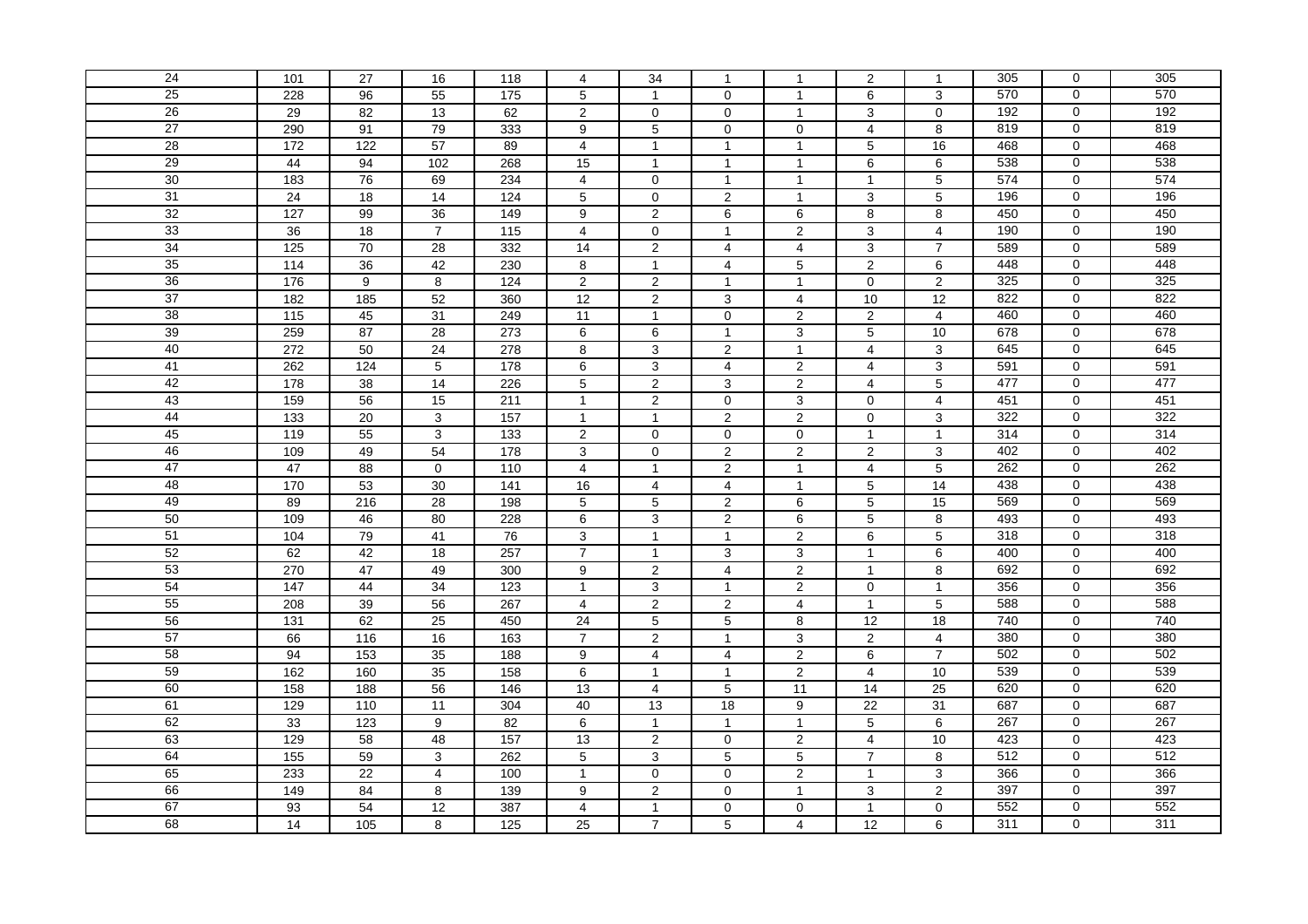| 69    | 252              | 439              | 19              | 117              | 15               | 5                       | 2                       | $\overline{4}$   | 13                      | 13              | 879 | $\mathbf 0$         | 879             |
|-------|------------------|------------------|-----------------|------------------|------------------|-------------------------|-------------------------|------------------|-------------------------|-----------------|-----|---------------------|-----------------|
| 70    | $\overline{97}$  | 59               | 9               | 574              | $\overline{18}$  | $\overline{7}$          | $\overline{4}$          | $\overline{2}$   | $\overline{4}$          | 19              | 793 | $\mathbf 0$         | 793             |
| 71    | 176              | 90               | 8               | 169              | 19               | $\sqrt{2}$              | $\mathbf{3}$            | $\overline{2}$   | 8                       | 13              | 490 | $\mathbf 0$         | 490             |
| 72    | 76               | 107              | $\overline{7}$  | 122              | $\overline{7}$   | 3                       | $\overline{2}$          | 2                | $\overline{4}$          | $\overline{7}$  | 337 | $\mathbf 0$         | 337             |
| 73    | 48               | 89               | 11              | $\overline{133}$ | 10               | $\overline{\mathbf{4}}$ | $\overline{2}$          | $\overline{2}$   | $\overline{4}$          | $\overline{5}$  | 308 | $\mathbf 0$         | 308             |
| 74    | $\overline{78}$  | $\overline{73}$  | $\overline{7}$  | 89               | $\boldsymbol{9}$ | $\boldsymbol{2}$        | $\overline{4}$          | $\mathbf{1}$     | $\sqrt{2}$              | $\overline{4}$  | 269 | $\mathbf 0$         | 269             |
| 75    | 41               | 81               | $\overline{21}$ | 179              | $\overline{7}$   | $\overline{2}$          | $\overline{4}$          | $\overline{6}$   | $\overline{5}$          | $\overline{6}$  | 352 | $\mathbf 0$         | 352             |
| 76    | 127              | 83               | 12              | 192              | 8                | $\mathbf{1}$            | $\overline{2}$          | 3                | $\mathbf{3}$            | 13              | 444 | $\mathbf 0$         | 444             |
| 77    | 130              | 49               | 23              | 151              | 8                | $\overline{5}$          | $\mathbf{1}$            | $\overline{2}$   | $\,6$                   | 6               | 381 | $\mathbf 0$         | 381             |
| 78    | 65               | 46               | 2               | $71$             | $\overline{7}$   | $\overline{1}$          | $\mathbf{1}$            | $\mathbf{1}$     | $\overline{2}$          | $\mathbf{1}$    | 197 | $\mathbf 0$         | 197             |
| 79    | 37               | 8                | 14              | $\overline{57}$  | $\overline{2}$   | $\mathbf 0$             | $\mathbf{1}$            | 2                | $\mathbf 0$             | $\overline{4}$  | 125 | $\mathbf{0}$        | 125             |
| 80    | 378              | 24               | 8               | 82               | $\overline{2}$   | $\mathbf{1}$            | $\mathbf{1}$            | $\mathbf 0$      | $\overline{1}$          | 11              | 508 | $\mathbf 0$         | 508             |
| 81    | $\overline{88}$  | 16               | 17              | $\overline{74}$  | $\overline{2}$   | $\mathbf 0$             | $\overline{1}$          | $\mathbf{1}$     | $\overline{1}$          | 5               | 205 | $\mathbf 0$         | 205             |
| 82    | 103              | 118              | 6               | 106              | 5                | $\overline{4}$          | $\mathbf 0$             | $\mathbf 0$      | $\overline{4}$          | $\overline{7}$  | 353 | $\mathbf 0$         | 353             |
| 83    | 113              | 129              | 8               | 136              | 4                | $\boldsymbol{9}$        | $\mathbf{1}$            | $\pmb{0}$        | $\mathbf{3}$            | 6               | 409 | $\mathbf 0$         | 409             |
| 84    | 92               | 102              | 68              | 195              | 11               | $\,6\,$                 | $\mathbf{1}$            | $\overline{2}$   | $\overline{2}$          | 8               | 487 | $\mathbf 0$         | 487             |
| 85    | 38               | $\overline{112}$ | 14              | $\overline{131}$ | 9                | $\overline{3}$          | $\overline{4}$          | $\overline{2}$   | $\overline{2}$          | 9               | 324 | $\mathbf 0$         | 324             |
| 86    | 92               | 261              | 5               | $\overline{124}$ | 6                | $\overline{7}$          | $\mathbf{1}$            | $\mathbf{1}$     | 3                       | 2               | 502 | $\mathsf 0$         | 502             |
| 87    | $\frac{105}{2}$  | 99               | 3               | 79               | 3                | $\mathbf{1}$            | $\mathbf{0}$            | $\overline{2}$   | $\overline{1}$          | $\overline{2}$  | 295 | $\mathbf 0$         | 295             |
| 88    | $\overline{132}$ | $\overline{27}$  | $\overline{2}$  | 218              | 8                | $\boldsymbol{2}$        | $\overline{\mathbf{c}}$ | $\mathbf{1}$     | $\mathbf 2$             | $\mathbf{3}$    | 397 | $\mathbf 0$         | 397             |
| 89    | 113              | 144              | 13              | 45               | $\overline{7}$   | $\overline{7}$          | 2                       | 3                | 3                       | 10              | 347 | $\mathbf 0$         | 347             |
| 90    | 288              | 206              | 8               | 53               | $\overline{7}$   | $\sqrt{3}$              | 3                       | $\overline{5}$   | $\overline{5}$          | 19              | 597 | $\pmb{0}$           | 597             |
| 91    | 119              | 10               | 9               | 15               | $\overline{4}$   | $\mathbf 0$             | $\mathbf 0$             | $\mathbf 0$      | $\mathbf 0$             | 3               | 160 | $\mathbf 0$         | 160             |
| 92    | 270              | $\overline{28}$  | 5               | 136              | 8                | $\overline{3}$          | 3                       | $\mathbf{1}$     | $\overline{1}$          | 9               | 464 | $\mathbf 0$         | 464             |
| 93    | 141              | 83               | $\overline{4}$  | 20               | 2                | $\overline{2}$          | $\mathbf{1}$            | $\overline{2}$   | $\mathbf 0$             | 6               | 261 | $\overline{0}$      | 261             |
| 94    | 101              | 53               | $\overline{7}$  | 61               | 5                | $\mathbf{1}$            | $\mathbf{1}$            | $\mathbf{1}$     | 6                       | $\overline{4}$  | 240 | $\mathbf 0$         | 240             |
| 95    | 59               | $\overline{51}$  | 10              | 143              | 19               | 3                       | $\mathbf{1}$            | $\overline{7}$   | $\overline{5}$          | 17              | 315 | $\mathbf 0$         | 315             |
| 96    | 20               | 34               | $\overline{2}$  | 189              | 10               | $\sqrt{5}$              | $\overline{5}$          | 3                | 3                       | 21              | 292 | $\mathbf 0$         | 292             |
| 97    | 120              | 259              | 14              | 254              | 9                | $\mathbf{3}$            | $\overline{2}$          | $\overline{5}$   | 13                      | 8               | 687 | $\pmb{0}$           | 687             |
| 98    | 110              | 199              | 16              | 293              | 30               | $\overline{6}$          | 15                      | $\boldsymbol{9}$ | 14                      | $\overline{34}$ | 726 | $\mathbf 0$         | 726             |
| 99    | 56               | $\overline{78}$  | 10              | 127              | 9                | $\mathbf{1}$            | 3                       | $\mathbf 0$      | $\overline{1}$          | 6               | 291 | $\mathbf 0$         | 291             |
| 100   | 75               | 24               | 3               | 146              | 8                | 6                       | $\mathbf{1}$            | $\mathbf{1}$     | $\mathbf{3}$            | 11              | 278 | $\mathbf 0$         | 278             |
| 101   | 222              | 88               | 10              | 117              | 6                | $\overline{3}$          | $\mathbf{1}$            | $\mathbf{1}$     | $\overline{2}$          | 12              | 462 | $\mathbf 0$         | 462             |
| 102   | 222              | 31               | 21              | 108              | $\overline{4}$   | $\,6\,$                 | $\mathbf 0$             | $\overline{2}$   | $\overline{\mathbf{4}}$ | 8               | 406 | $\mathsf{O}\xspace$ | 406             |
| 103   | 207              | 43               | 14              | 179              | 9                | 3                       | $\mathbf{1}$            | $\mathbf 0$      | 3                       | 9               | 468 | $\mathsf 0$         | 468             |
| 104   | 177              | 166              | 53              | $\frac{163}{ }$  | $\overline{2}$   | $\overline{5}$          | $\mathbf 0$             | $\overline{2}$   | $\overline{4}$          | 5               | 577 | $\mathbf 0$         | 577             |
| 105   | 167              | 81               | 13              | 121              | 9                | $\mathbf{1}$            | $\overline{2}$          | $\overline{4}$   | 9                       | 23              | 430 | $\mathbf 0$         | 430             |
| 106   | 85               | 39               | 10              | 216              | 8                | $\sqrt{2}$              | 10                      | $\overline{c}$   | $\overline{7}$          | 20              | 399 | $\mathbf 0$         | 399             |
| 107   | 70               | 76               | 22              | 211              | 10               | 8                       | 3                       | $\overline{2}$   | $\mathbf{3}$            | 6               | 411 | $\overline{0}$      | 411             |
| 108   | 139              | 54               | 29              | 128              | $\overline{2}$   | $\overline{2}$          | $\mathbf{2}$            | $\overline{a}$   | $\overline{4}$          | 9               | 371 | $\mathbf 0$         | 371             |
| 109   | 47               | $\overline{7}$   | 8               | 41               | $\mathbf{1}$     | $\overline{2}$          | 2                       | 2                | $\overline{1}$          | $\mathbf{1}$    | 112 | $\mathbf 0$         | $\frac{112}{2}$ |
| 110   | 142              | 61               | 15              | 318              | 8                | 17                      | $\overline{3}$          | $\mathbf{1}$     | $\overline{2}$          | $\overline{3}$  | 570 | $\mathbf 0$         | 570             |
| 111   | 41               | 68               | 13              | $\frac{1}{147}$  | $\overline{7}$   | $\pmb{0}$               | $\mathbf{1}$            | $\mathbf 0$      | $\overline{4}$          | $\bf 8$         | 289 | $\mathbf 0$         | 289             |
| $112$ | 137              | 82               | $\overline{4}$  | 163              | $\overline{4}$   | $\mathbf 0$             | $\mathbf 0$             | $\mathbf{1}$     | $\mathbf 1$             | $\overline{7}$  | 399 | $\mathbf 0$         | 399             |
| 113   | 109              | 41               | $\overline{4}$  | 123              | 6                | 10                      | 3                       | $\overline{2}$   | 4                       | 3               | 305 | 0                   | 305             |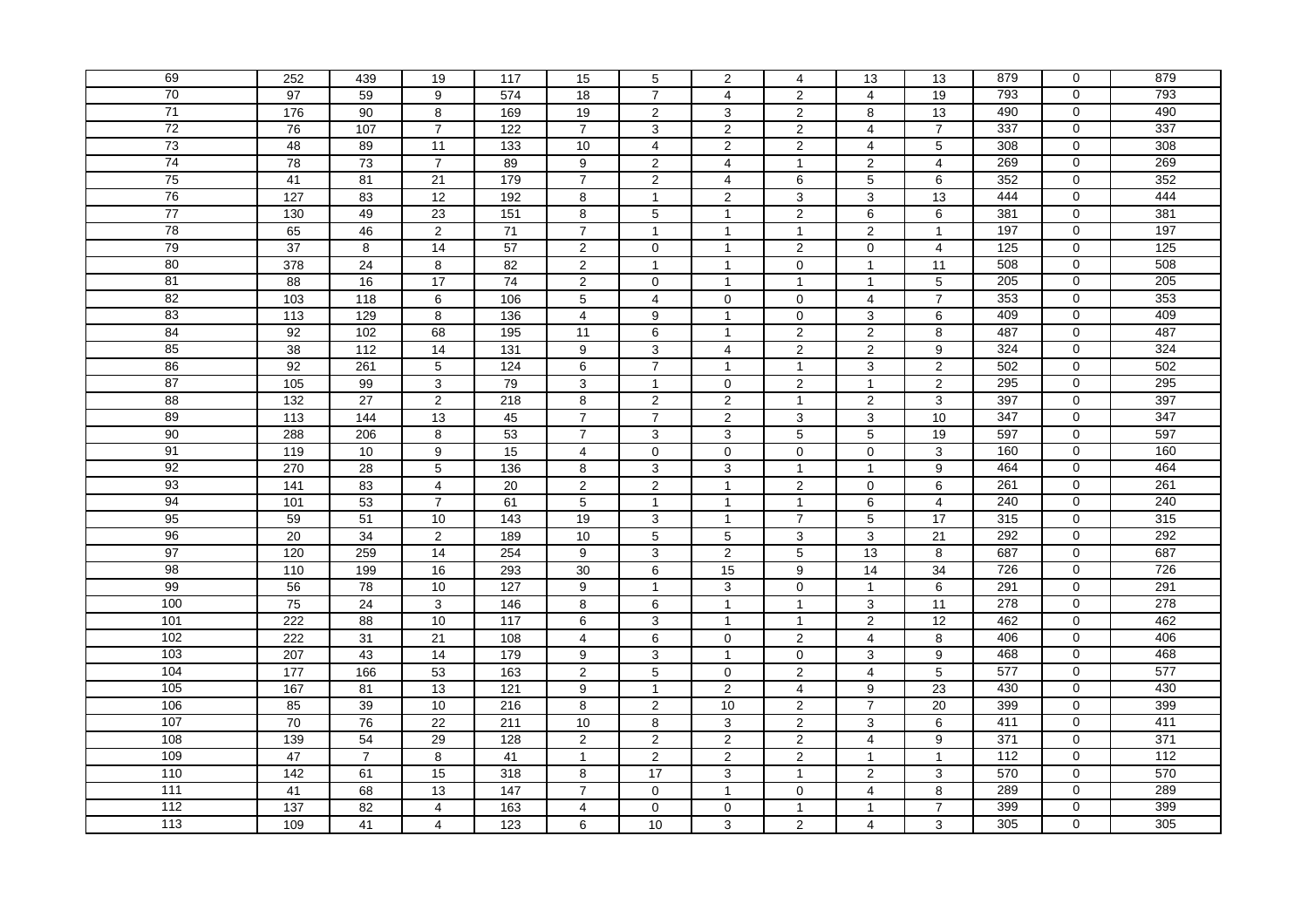| 114              | 60               | 76                | 8               | 113               | 3               | 3                       | 2                   | 2              | $\overline{1}$          | 4               | 272              | $\mathbf 0$         | 272              |
|------------------|------------------|-------------------|-----------------|-------------------|-----------------|-------------------------|---------------------|----------------|-------------------------|-----------------|------------------|---------------------|------------------|
| $\overline{115}$ | 90               | 57                | 14              | 200               | 6               | $\mathbf 0$             | 3                   | $\overline{2}$ | 2                       | 9               | 383              | $\mathbf 0$         | 383              |
| 116              | 223              | 124               | 10              | 109               | 16              | $\mathbf 5$             | $\overline{4}$      | $\overline{4}$ | 8                       | 20              | 523              | $\mathbf 0$         | 523              |
| 117              | 141              | 241               | 25              | 152               | $\overline{2}$  | $\mathbf{1}$            | $\overline{4}$      | 2              | $\overline{4}$          | 6               | 578              | $\mathbf 0$         | 578              |
| 118              | 67               | $\frac{138}{ }$   | $\overline{23}$ | $\overline{78}$   | $\overline{2}$  | $\pmb{0}$               | $\mathbf{1}$        | $\overline{4}$ | $\mathbf 0$             | 6               | 319              | $\mathbf 0$         | 319              |
| 119              | $\overline{72}$  | $\overline{78}$   | $\,$ 5 $\,$     | 109               | $\mathbf 0$     | $\boldsymbol{2}$        | $\mathbf 0$         | $\mathbf{1}$   | $\overline{4}$          | 6               | 277              | $\mathbf 0$         | 277              |
| 120              | 169              | 67                | $\overline{5}$  | 211               | 3               | $\mathbf{1}$            | $\mathbf 0$         | $\overline{2}$ | $\overline{3}$          | $\overline{2}$  | 463              | $\mathbf 0$         | 463              |
| 121              | 120              | 147               | 13              | 201               | 12              | $\overline{4}$          | $\overline{4}$      | $\mathbf{1}$   | $\overline{4}$          | $\overline{7}$  | 513              | $\overline{0}$      | 513              |
| 122              | 21               | $\overline{5}$    | $\overline{5}$  | 752               | 3               | $\pmb{0}$               | $\mathbf 0$         | $\pmb{0}$      | $\mathbf 0$             | $\overline{0}$  | 786              | $\mathbf 0$         | 786              |
| 123              | 115              | 54                | 2               | 77                | 6               | $\mathbf{3}$            | $\mathbf{1}$        | $\mathbf 0$    | $\overline{4}$          | $\sqrt{5}$      | 267              | $\mathbf 0$         | 267              |
| 124              | $121$            | $\overline{7}$    | $\overline{12}$ | 134               | 8               | $\overline{2}$          | $\overline{2}$      | 3              | 8                       | 17              | 314              | $\mathbf 0$         | 314              |
| 125              | 63               | 14                | $\mathbf{1}$    | 119               | 11              | $\mathbf{1}$            | $\mathbf{1}$        | $\mathbf{1}$   | $\overline{2}$          | 9               | 222              | $\mathbf 0$         | 222              |
| 126              | 239              | $\overline{18}$   | 19              | 348               | 14              | $\sqrt{5}$              | 2                   | $\mathbf{3}$   | $\mathsf 3$             | 6               | 657              | $\mathbf 0$         | 657              |
| 127              | 114              | 91                | 12              | 134               | 3               | $\mathbf 0$             | $\overline{4}$      | $\overline{2}$ | $\overline{1}$          | $\overline{4}$  | 365              | $\mathbf 0$         | 365              |
| 128              | 19               | 54                | $\sqrt{5}$      | 123               | 5               | $\mathbf{1}$            | 3                   | $\overline{2}$ | $\overline{2}$          | $\overline{2}$  | 216              | $\mathbf 0$         | 216              |
| 129              | 128              | 70                | 10              | 156               | 16              | $\overline{2}$          | 3                   | 5              | $\overline{4}$          | 11              | 405              | $\mathbf 0$         | 405              |
| 130              | 40               | 122               | 13              | 155               | $\overline{13}$ | $\mathbf{1}$            | $\overline{2}$      | 0              | 3                       | $\overline{2}$  | 351              | $\mathbf 0$         | 351              |
| 131              | 66               | $\overline{24}$   | $\overline{17}$ | 233               | 8               | $\overline{2}$          | $\mathbf{1}$        | $\mathbf{1}$   | 4                       | $\overline{5}$  | 361              | $\mathsf 0$         | 361              |
| 132              | 19               | 69                | 16              | 227               | $\overline{22}$ | $\overline{6}$          | $\overline{2}$      | $\overline{4}$ | $\overline{4}$          | $\overline{6}$  | 375              | $\mathbf 0$         | 375              |
| 133              | 13               | 116               | 6               | 234               | 16              | $\mathbf 2$             | $\mathsf 3$         | $\mathbf{1}$   | $\mathbf 0$             | $\mathbf{1}$    | 392              | $\mathbf 0$         | 392              |
| 134              | 32               | 15                | 5               | 52                | $\mathbf{1}$    | $\mathbf 0$             | $\mathbf 0$         | $\mathbf 0$    | 2                       | 3               | 110              | $\mathbf 0$         | 110              |
| 135              | $\frac{139}{ }$  | 126               | 36              | 156               | $\overline{18}$ | $\overline{5}$          | $\overline{5}$      | $\overline{2}$ | $\overline{5}$          | 13              | 505              | $\mathsf 0$         | 505              |
| 136              | 195              | 49                | $\mathbf{1}$    | $\frac{113}{2}$   | $\overline{7}$  | $\overline{3}$          | $\overline{c}$      | $\mathbf{1}$   | $\overline{1}$          | $\overline{4}$  | 376              | $\mathbf 0$         | 376              |
| 137              | 161              | 35                | 5               | 23                | 2               | $\overline{0}$          | $\mathbf 0$         | 2              | $\overline{1}$          | 6               | 235              | $\mathbf 0$         | 235              |
| 138              | 73               | 76                | $\sqrt{5}$      | 264               | 15              | $\overline{2}$          | $\mathbf{1}$        | $\mathbf 0$    | $\overline{2}$          | $6\overline{6}$ | 444              | $\overline{0}$      | 444              |
| 139              | $\overline{135}$ | $\,6\,$           | $\pmb{0}$       | 100               | 3               | $\pmb{0}$               | $\mathbf 0$         | $\mathbf 0$    | $\mathbf{3}$            | $\mathbf{1}$    | 248              | $\mathbf 0$         | 248              |
| 140              | 169              | $\overline{27}$   | 3               | 179               | 9               | $\mathbf{1}$            | $\mathbf 0$         | $\overline{2}$ | $\overline{1}$          | 6               | 397              | $\mathbf 0$         | 397              |
| 141              | 132              | 21                | $\mathbf{1}$    | 128               | $\overline{4}$  | $\mathbf{1}$            | $\mathbf{1}$        | $\mathbf 0$    | $\mathbf 0$             | $\overline{5}$  | 293              | $\mathbf 0$         | 293              |
| 142              | 79               | 43                | $\,$ 5 $\,$     | $\frac{138}{ }$   | 17              | $\,6\,$                 | 2                   | $\overline{2}$ | $\mathbf{3}$            | 5               | 300              | $\pmb{0}$           | 300              |
| 143              | 74               | 138               | 6               | 85                | 8               | $\pmb{0}$               | $\mathbf{1}$        | $\overline{2}$ | $\overline{1}$          | $\overline{3}$  | 318              | $\mathbf 0$         | 318              |
| 144              | 144              | 78                | 8               | 87                | 5               | $\sqrt{3}$              | $\overline{2}$      | $\mathbf{1}$   | $\overline{\mathbf{4}}$ | 15              | 347              | $\mathbf 0$         | 347              |
| 145              | 78               | 86                | $\bf8$          | 93                | 11              | $\mathbf{1}$            | $\mathsf{O}\xspace$ | $\overline{2}$ | $\mathbf{3}$            | 6               | 288              | $\mathbf 0$         | 288              |
| 146              | 113              | 101               | 8               | 197               | 19              | $\overline{4}$          | $\overline{3}$      | $\mathbf{1}$   | $\mathbf 0$             | $\overline{7}$  | 453              | $\mathbf 0$         | 453              |
| 147              | 6                | $\mathbf{1}$      | 3               | $\overline{74}$   | 3               | $\mathbf{1}$            | $\mathbf 0$         | $\mathbf 0$    | $\sqrt{2}$              | $\mathbf 0$     | 90               | $\mathsf{O}\xspace$ | 90               |
| 148              | $\frac{1}{171}$  | $\overline{17}$   | $\mathbf{1}$    | 210               | $\overline{11}$ | 6                       | 3                   | 3              | 2                       | 10              | 434              | $\mathsf 0$         | 434              |
| 149              | $\overline{123}$ | 191               | 19              | $\frac{151}{151}$ | 10              | $\overline{5}$          | $\mathbf{3}$        | $\overline{3}$ | $\overline{7}$          | 8               | 520              | $\mathbf 0$         | 520              |
| 150              | 21               | 34                | $\overline{7}$  | 263               | 14              | $\overline{\mathbf{4}}$ | 3                   | $\mathbf{1}$   | 8                       | $\overline{17}$ | 372              | $\mathbf 0$         | 372              |
| 151              | 16               | 47                | $\,$ 5 $\,$     | 212               | 9               | $\overline{1}$          | 3                   | $\overline{2}$ | 3                       | 15              | 313              | $\mathbf 0$         | 313              |
| 152              | 60               | 24                | $\overline{4}$  | 198               | $\overline{15}$ | $\sqrt{3}$              | $\overline{5}$      | $\overline{3}$ | $\overline{4}$          | 17              | 333              | $\overline{0}$      | 333              |
| 153              | $\overline{18}$  | 8                 | 10              | 216               | 23              | $\overline{4}$          | 4                   | 3              | 8                       | $\overline{11}$ | 305              | $\mathbf 0$         | 305              |
| 154              | 3                | $\overline{4}$    | $\mathbf{1}$    | 201               | 9               | $\mathbf{1}$            | $\mathbf 0$         | $\mathbf 0$    | $\overline{1}$          | $\mathbf{1}$    | $\overline{221}$ | $\mathbf 0$         | 221              |
| 155              | 114              | 85                | 18              | 177               | 20              | $\overline{5}$          | $\overline{4}$      | $\overline{3}$ | 11                      | 19              | 456              | $\pmb{0}$           | 456              |
| 156              | $\overline{20}$  | $\frac{114}{114}$ | 17              | 66                | $\mathbf{1}$    | $\mathbf{1}$            | $\mathbf 0$         | $\pmb{0}$      | $\mathbf 2$             | $\mathbf 0$     | 221              | $\mathbf 0$         | $\overline{221}$ |
| 157              | 66               | 128               | $\overline{4}$  | 48                | 5               | $\boldsymbol{2}$        | 2                   | $\mathbf 0$    | $\overline{7}$          | 11              | 273              | $\mathbf 0$         | 273              |
| 158              | 141              | 15                | 3               | 72                | 3               | $\mathbf{1}$            | $\mathbf 0$         | $\mathbf 0$    | $\overline{2}$          | 3               | 240              | 0                   | 240              |